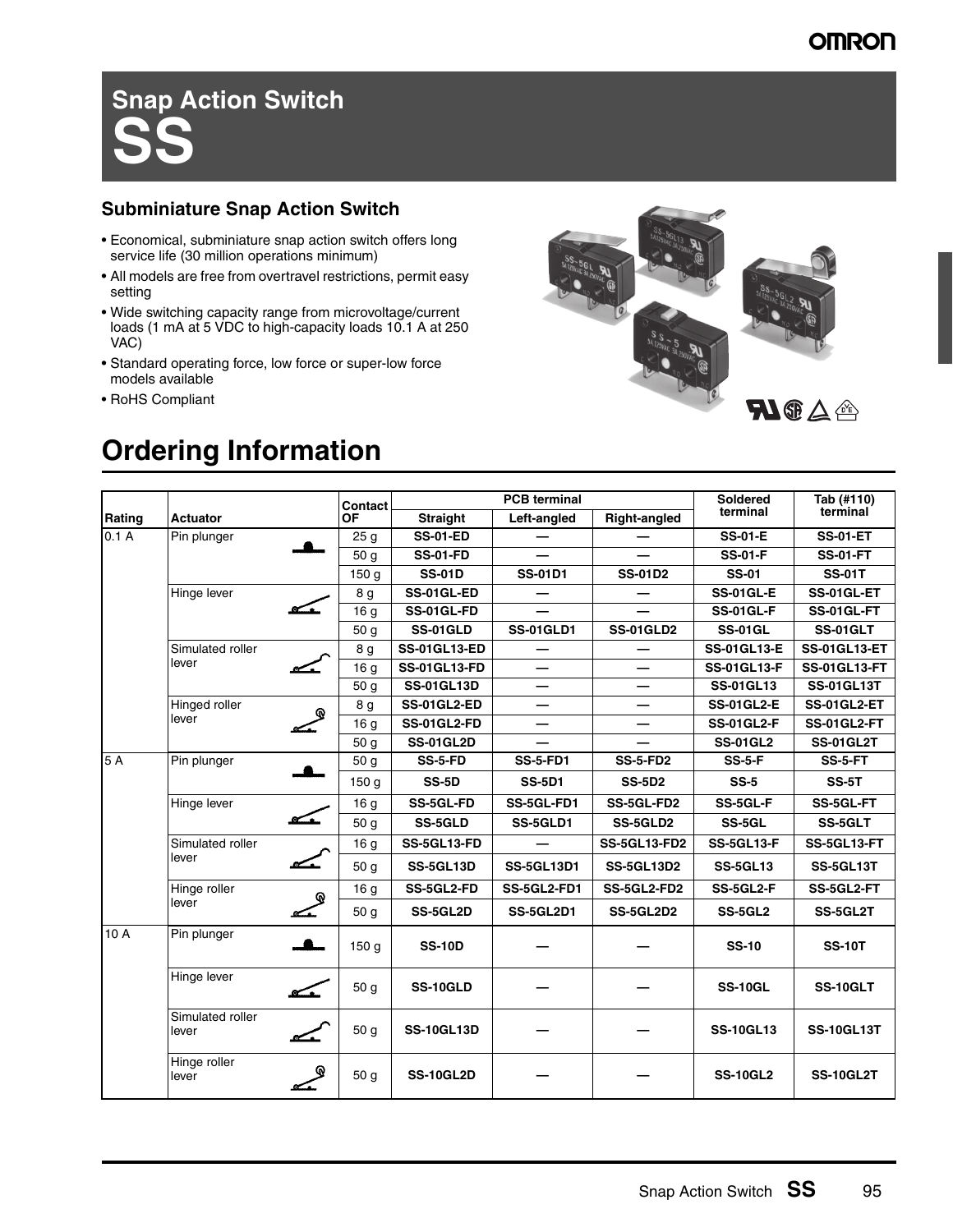## **OMRON**

### **Model Number Legend**

### **SS-1 2 3 4 5**

### **1. Ratings**

- 10: 10.1 A at 125 VAC 5: 5 A at 125 VAC
- 01: 0.1 A at 30 VDC
- **2. Actuator**
	- None: Pin plunger
	- GL: Hinge lever
	- GL13: Simulated roller lever
	- GL2: Hinge roller lever

| 3. |  |  | <b>Maximum Operating Force (see note)</b> |  |
|----|--|--|-------------------------------------------|--|
|    |  |  |                                           |  |

- None: 150 gf -F: 50 gf (0.1A and 5A versions)
- -E: 25 gf (0.1A versions)
- **4. Contact Form**
	- None: SPDT -2: SPST-NC -3: SPST-NO

#### **5. Terminals**

- None: Solder terminals
	- T: Quick-connect terminals (#110)
- D: Straight PCB terminals
- D1: Left-angled PCB terminals
- D2: Right-angled PCB terminals

**Note:** These OF values are for the pin plunger models.

Consult Omron regarding the following:

- SPST-NC and SPST-NO versions - High temperature versions that are rated from -25°C to 120°C
- Left and Right angled PCB terminal versions

## **Specifications**

## ■ **Characteristics**

| <b>Operating speed</b>                         | 0.1 mm to 1 m/second (pin plunger models)                                                                                                                                                                                                    |                          |                                                                                         |                                                                                                                                        |
|------------------------------------------------|----------------------------------------------------------------------------------------------------------------------------------------------------------------------------------------------------------------------------------------------|--------------------------|-----------------------------------------------------------------------------------------|----------------------------------------------------------------------------------------------------------------------------------------|
| <b>Operating frequency</b>                     |                                                                                                                                                                                                                                              |                          | Mechanical: 400 operations per minute max.<br>Electrical: 30 operations per minute max. |                                                                                                                                        |
| <b>Insulation resistance</b>                   |                                                                                                                                                                                                                                              | 100 $M\Omega$ at 500 VDC |                                                                                         |                                                                                                                                        |
| <b>Contact resistance</b>                      | 150 gf:                                                                                                                                                                                                                                      |                          | SS-10, SS-5 models:                                                                     | $30 \text{ m}\Omega$ max.                                                                                                              |
|                                                |                                                                                                                                                                                                                                              | SS-01 models:            |                                                                                         | 50 m $\Omega$ max.                                                                                                                     |
|                                                | 50 gf:                                                                                                                                                                                                                                       | SS-5 models:             |                                                                                         | 50 m $\Omega$ max.                                                                                                                     |
|                                                |                                                                                                                                                                                                                                              | SS-01 models             |                                                                                         | 100 m $\Omega$ max.                                                                                                                    |
|                                                | 25 gf:                                                                                                                                                                                                                                       | SS-01 models             |                                                                                         | 150 m $\Omega$ max.                                                                                                                    |
| Dielectric strength (See note 2)               | 1,000 VAC (600 VAC for SS-01), 50/60 Hz for 1 minute between terminals of same polarity<br>1,500 VAC, 50/60 Hz for 1 minute between current-carrying metal parts and ground and between each<br>terminal and noncurrent-carrying metal parts |                          |                                                                                         |                                                                                                                                        |
| Vibration resistance (see note 3)              | Malfunction: 10 to 55 Hz, 1.5 mm double amplitude                                                                                                                                                                                            |                          |                                                                                         |                                                                                                                                        |
| Shock resistance (see note 3)                  | $150$ gf:                                                                                                                                                                                                                                    |                          |                                                                                         | Destruction: 1,000 m/s <sup>2</sup> (approx. 100G) max.                                                                                |
|                                                |                                                                                                                                                                                                                                              |                          |                                                                                         | Malfunction: 300 m/s <sup>2</sup> (approx. 30G) max.                                                                                   |
|                                                | 50 qf and 25qf:                                                                                                                                                                                                                              |                          |                                                                                         | Destruction: 500 m/s <sup>2</sup> (approx. 50G) max.                                                                                   |
|                                                |                                                                                                                                                                                                                                              |                          |                                                                                         | Malfunction: 200 m/s <sup>2</sup> (approx. 20G) max.                                                                                   |
| Degree of protection                           | IEC IP40                                                                                                                                                                                                                                     |                          |                                                                                         |                                                                                                                                        |
| Degree of protection against<br>electric shock | Class I                                                                                                                                                                                                                                      |                          |                                                                                         |                                                                                                                                        |
| Proof tracking index (PTI)                     | 175                                                                                                                                                                                                                                          |                          |                                                                                         |                                                                                                                                        |
| Ambient operating temperature                  |                                                                                                                                                                                                                                              |                          | -25 $^{\circ}$ to 85 $^{\circ}$ C (at 60% RH max.) with no icing                        |                                                                                                                                        |
| <b>Ambient operating humidity</b>              | 85% max. (for 5°C to 35°C)                                                                                                                                                                                                                   |                          |                                                                                         |                                                                                                                                        |
| <b>Service life</b>                            | Mechanical:                                                                                                                                                                                                                                  |                          |                                                                                         | 30 million operations min. at 60 operations per minute (SS-01, SS-5)<br>10 million operations min. at 60 operations per minute (SS-10) |
|                                                | Electrical:                                                                                                                                                                                                                                  |                          |                                                                                         | 200,000 operations min. at 30 operations per minute (SS-01, SS-5)<br>50,000 operations min. at 30 operations per minute (SS-10)        |
| Weight                                         |                                                                                                                                                                                                                                              |                          | Approx. 1.6 g pin plunger type                                                          |                                                                                                                                        |

**Note: 1.** Data shown are of initial value.

- **2.** The dielectric strength values shown is measured using a separator between the switch and metal mounting plate.
- **3.** For pin plunger models, the above value apply for use at the free position and total travel position. For the lever models, the values apply at the total travel position.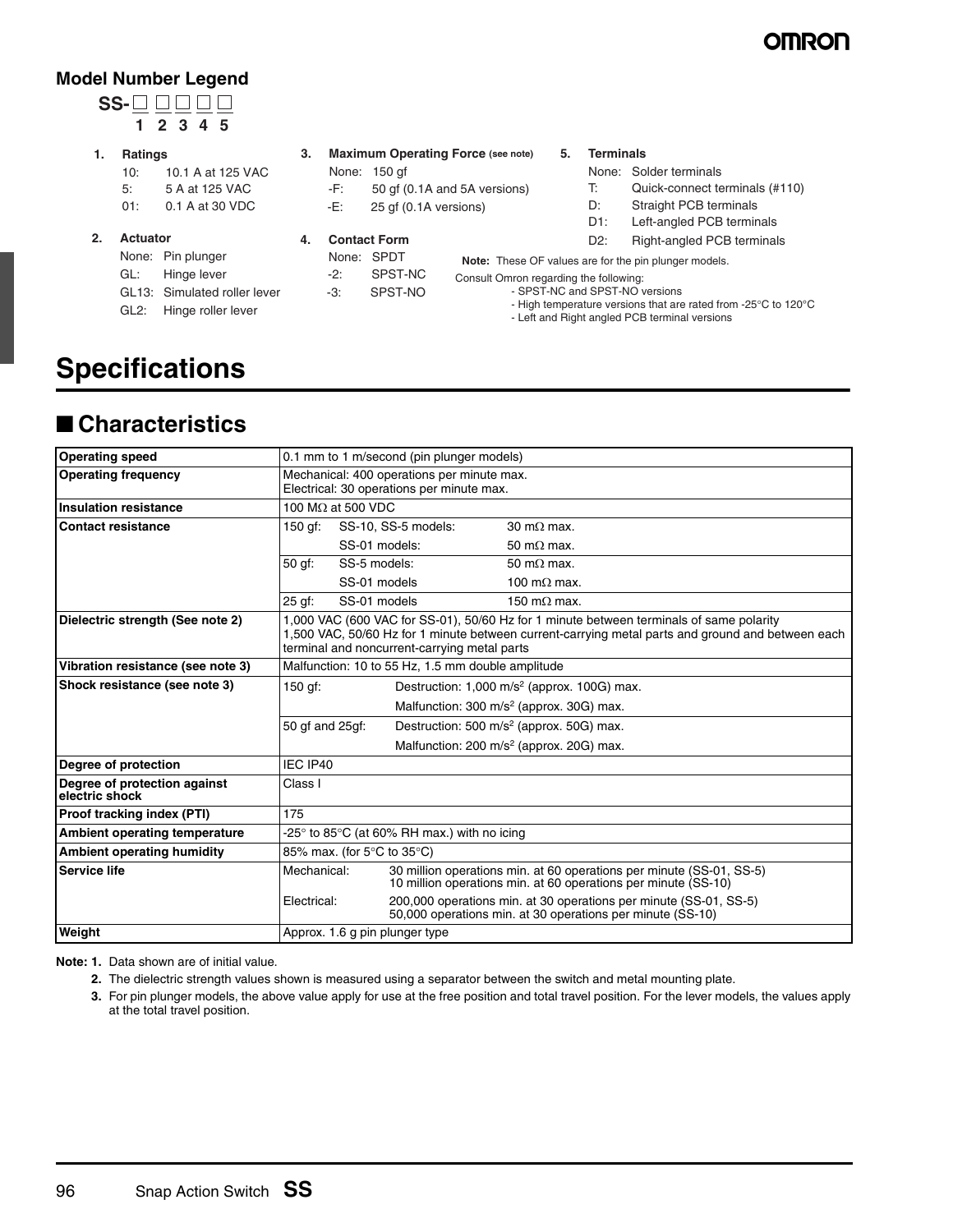## **OMRON**

## ■ Ratings (reference values)

| Switch series:      |     | <b>SS-10 and SS-5</b> |           |           |     |                |           |                   | <b>SS-01</b>  |                       |
|---------------------|-----|-----------------------|-----------|-----------|-----|----------------|-----------|-------------------|---------------|-----------------------|
|                     |     | <b>Resistive load</b> |           | Lamp load |     | Inductive load |           | <b>Motor load</b> |               | <b>Resistive Load</b> |
| <b>Contact form</b> | NC. | <b>NO</b>             | <b>NC</b> | <b>NO</b> | NC. | <b>NO</b>      | <b>NC</b> | <b>NO</b>         | <b>NC</b>     | <b>NO</b>             |
| <b>125 VAC</b>      |     | 5A(10.1A)             | 1.5A      | 0.7A      |     | 3 A            | 2.5A      | 1.3A              | 0.1A          |                       |
| <b>250 VAC</b>      |     | 3 A (10.1A)           | 1 A       | 0.5A      |     | 2 A            | 1.5A      | 0.8A              | $\frac{1}{2}$ |                       |
| 8 VDC               |     | 5 A (10.1A)           |           | 2 A       | 5 A | 4 A            |           | 3 A               | 0.1A          |                       |
| 14 VDC              |     | 5 A (10.1A)           |           | 2 A       |     | 4 A            |           | 3 A               | 0.1A          |                       |
| 30 VDC              |     | 4 A                   |           | 2 A       |     | 3 A            |           | 3 A               | 0.1A          |                       |
| <b>125 VDC</b>      |     | 0.4A                  |           | 0.05A     |     | 0.4A           |           | 0.05A             | $\cdots$      |                       |
| <b>250 VDC</b>      |     | 0.2A                  |           | 0.03A     |     | 0.2A           |           | 0.03A             | $\frac{1}{2}$ |                       |

**Note: 1.** Data in parentheses apply to the SS-10 models only.

- **2.** The above current ratings are the values of the steady-state current.
- **3.** Inductive load has a power factor of 0.4 min. (AC) and a time constant of 7 ms max. (DC). The inductive load rating of the SS-10 is the same as that of SS-5.
- **4.** Lamp load has an inrush current of 10 times the steady-state current
- **5.** Motor load has an inrush current of 6 times the steady-state current.
- **6.** If the switch is used in a DC circuit and is subjected to inrush current or surge, connect a surge suppressor across the switch.
- **7.** The electrical rating applies under the following test conditions:

Ambient Temperature =  $20\pm2^{\circ}$ C, Ambient Humidity =  $65\pm5%$ , Operating frequency = 30 operations/minute

## ■ **Approved Standards**

### **UL Recognized (File No. E41515)**

| <b>Rated Voltage</b> | <b>SS-10</b> | $SS-5$ | <b>SS-01</b> |
|----------------------|--------------|--------|--------------|
| <b>125 VAC</b>       |              | 5 A    | 0.1 A        |
| <b>250 VAC</b>       | 10.1A        | 3 A    |              |
| 30 VDC               |              |        | 0.1 A        |

**EN61058-1 - - VDE approval (File No. 129246 for SS-5, 125256 for SS-10)**

| <b>Rated Voltage</b> | <b>SS-10</b> | SS-5 |
|----------------------|--------------|------|
| <b>250 VAC</b>       | 10.1 A       | А    |

#### **EN61058-1 - - TÜV Rheinland approval (File No. J9451450)**

| <b>Rated Voltage</b> | <b>SS-10</b> | SS-5 |
|----------------------|--------------|------|
| <b>250 VAC</b>       | 10.1 A       |      |

Testing conditions: 5E4 (50,000 operations), T85 (0°C to 85°C)

**Note:** The rated values approved by each of the safety standards (e.g. UL, CSA) may be different from the performance characteristics individually defined in this catalog.

## ■ **Contact Specifications**

| <b>Item</b>                           | <b>SS-10</b>    | $SS-5$                                                 | <b>SS-01</b>  |
|---------------------------------------|-----------------|--------------------------------------------------------|---------------|
| <b>Specification</b>                  | Rivet           |                                                        | Crossbar      |
| <b>Material</b>                       | Silver alloy    | Silver                                                 | Gold alloy    |
| Gap (standard value)                  | $0.5$ mm        |                                                        | $0.25$ mm     |
| Inrush current                        |                 | NC: 20A max. NC: 20A max.<br>NO: 15A max. NO: 10A max. | 1A max.       |
| Minimum applicable<br>load (see note) | 160 mA at 5 VDC |                                                        | 1 mA at 5 VDC |

**Note:** Minimum applicable loads are indicated by N standard reference values. This value represents the failure rate at a 60%  $(\lambda_{60})$  reliability level (JIS C5003).

The equation  $\lambda_{60}$ =0.5 x 10<sup>-6</sup> / operations indicates that a failure rate of 1/2,000,000 operations can be expected at a reliability level of 60%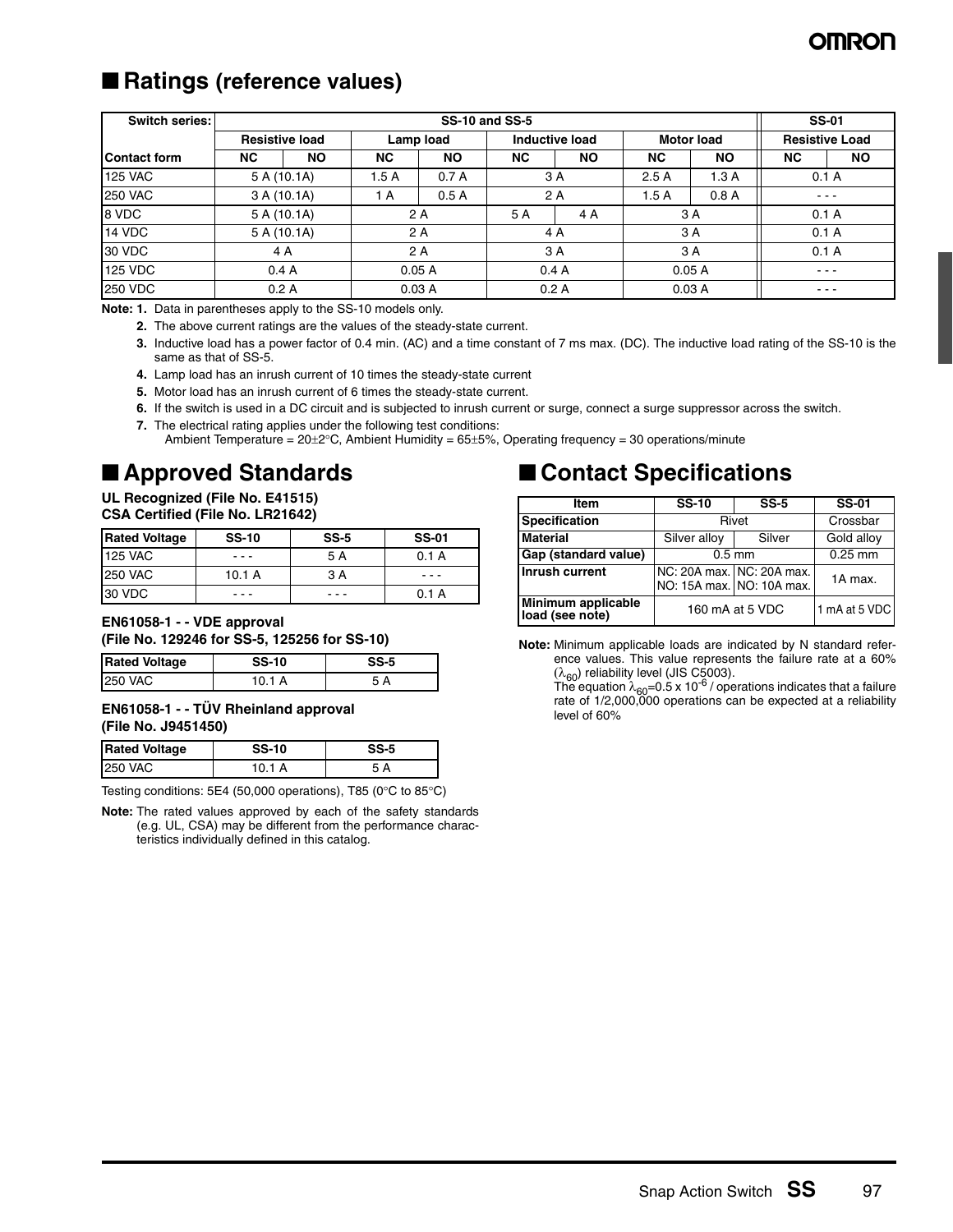## **Engineering Data**

## ■ Mechanical Service Life ■ **Electrical Service Life**

**(Pin Plunger Models) SS-01, SS-5 Models**



## ■ **Mounting**

### **Panel Mounting**

#### All switches may be panel mounted using M2.3 mounting screws with plane washers or spring washers to securely mount the switch. Tighten the screws to a torque of 0.23 to 0.26 N·m.

Two, 2.4-dia. mounting holes or M2.3 screw holes



**PCB Layout**



### **SS-5 Models**



### ■ **Contact Form**







\* Consult Omron for SPST-NC and SPST-NO contact form types ordering information.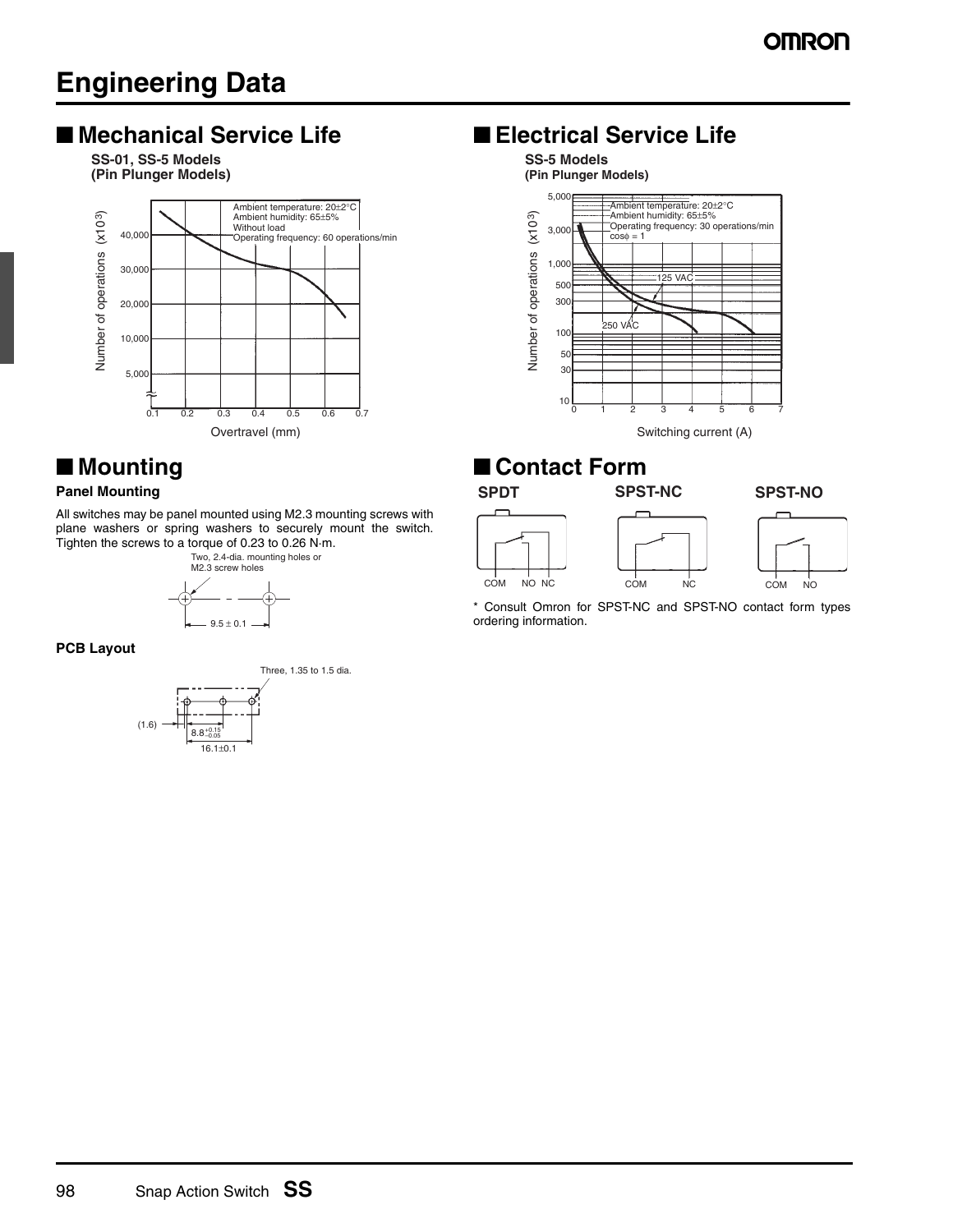## **Dimensions**

### ■ **Terminals**

**Note: 1.** Unless otherwise specified, all units are in millimeters and a tolerance of ±0.4 mm applies to all dimensions

**2.** Terminal plate thickness is 0.5 mm for all models.







**Note:** Terminal plate thickness is 0.5 mm for all models.



**PCB, Left-angled terminal PCB, Right-angled terminal Note:** Angled terminal directions **PCB, Right-angled terminal** are shown below. **Left-angled terminal Right-angled terminal**  $\frac{5}{1}$  $\frac{9}{1}$ COM terminal  $\bigcap$ COM terminal NC terminal NC terminal NO terminal NO terminal

## ■ **Dimensions and Operating Characteristics**

**Note: 1.** Unless otherwise specified, all units are in millimeters and a tolerance of  $\pm 0.4$  mm applies to all dimensions

- **2.** The following illustrations and dimensions are for solder terminal models.
	- Refer to "Terminals" for models with quick-connect terminals (#110) or PCB terminals.
- **3.** The operating characteristics are for operation in the A direction( $\blacklozenge$ )

### **Pin Plunger Models**

**SS-01(-E, -F) SS-5(-F) SS-10**





| <b>Characteristics</b> | Part number      |                  |                  |                  |  |  |
|------------------------|------------------|------------------|------------------|------------------|--|--|
|                        | <b>SS-01-E</b>   | SS-01-F, SS-5-F  | SS-01, SS-5      | <b>SS-10</b>     |  |  |
| OF max.                | 25 <sub>g</sub>  | 50 <sub>g</sub>  | 150 <sub>g</sub> | 150 <sub>g</sub> |  |  |
| <b>RF</b> min.         | 2 g              | 4 g              | 25 <sub>g</sub>  | 25 <sub>g</sub>  |  |  |
| $PT$ max.              | $0.5$ mm         | 0.5 <sub>m</sub> | $0.5$ mm         | $0.6$ mm         |  |  |
| OT min.                | $0.5$ mm         | $0.5$ mm         | $0.5$ mm         | $0.4$ mm         |  |  |
| MD max.                | $0.1$ mm         | $0.1$ mm         | $0.1$ mm         | $0.12$ mm        |  |  |
| <b>OP</b>              | $8.4 \pm 0.5$ mm |                  |                  |                  |  |  |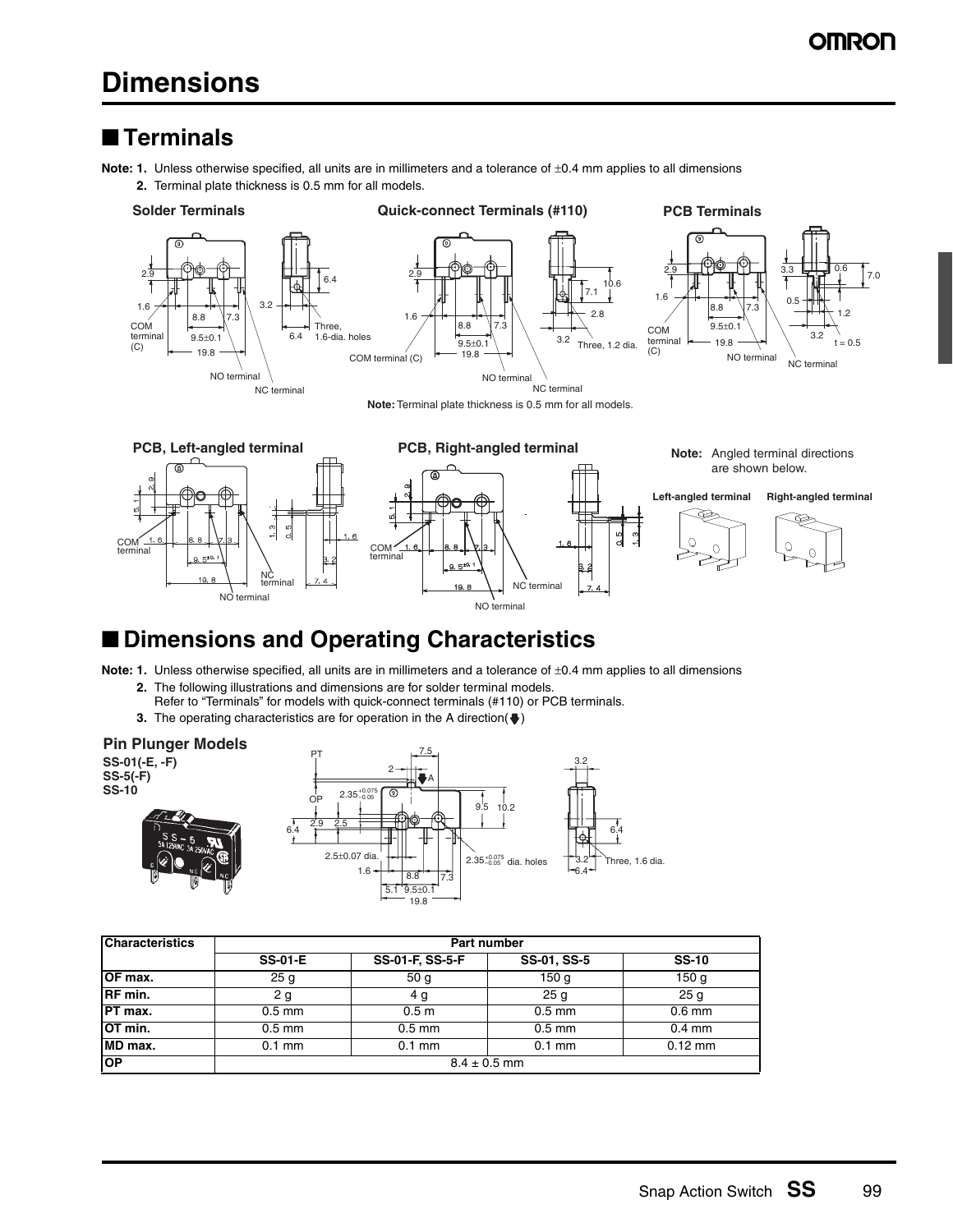### **OMRON**

### **Hinge Lever Models SS-01GL(-E, -F)**

**SS-5GL(-F)**





**Note:** 1. Stainless-steel lever

2. Besides the SS-⊡GL models with a hinge lever length of 14.5, the SS-⊡GL11 models with a hinge lever length of 18.5, the<br>SS-⊡GL111 models with a hinge lever length of 22.6, and the SS-⊡GL1111 models with a hinge lever l

| <b>Characteristics</b> | <b>SS-01GL-E</b> | <b>SS-01GL-F, SS-5GL-F</b> | <b>SS-01GL, SS-5GL</b> | <b>SS-10GL</b>   |  |  |
|------------------------|------------------|----------------------------|------------------------|------------------|--|--|
| <b>OF max.</b>         | 8 g              | 16 a                       | 50 <sub>g</sub>        | 50 <sub>g</sub>  |  |  |
| <b>IRF</b> min.        |                  | 2 g                        | 6 g                    | 6 g              |  |  |
| OT min.                | $1.2 \text{ mm}$ | $1.2 \text{ mm}$           | $1.2 \text{ mm}$       | $1.0 \text{ mm}$ |  |  |
| MD max.                | $0.8$ mm         | $0.8$ mm                   | $0.8$ mm               | $1.0 \text{ mm}$ |  |  |
| <b>IFP</b> max.        | 13.6 mm          |                            |                        |                  |  |  |
| <b>TOP</b>             | $8.8 \pm 0.8$ mm |                            |                        |                  |  |  |

### **Simulated Roller Lever Models**

**SS-01GL13(-E, -F) SS-5GL13(-F) SS-10GL13**



| <b>Characteristics</b> | <b>SS-10GL13-E</b> | SS-10GL13-F, SS-5GL13-F | SS-01GL13, SS-5GL13 | <b>SS-10GL13</b> |  |  |
|------------------------|--------------------|-------------------------|---------------------|------------------|--|--|
| <b>OF max.</b>         | 8 g                | 16 <sub>g</sub>         | 50 <sub>g</sub>     | 50 <sub>g</sub>  |  |  |
| RF min.                |                    | 2 <sub>q</sub>          | 6 g                 | 6 g              |  |  |
| OT min.                | $\sqrt{2}$ mm      | $1.2 \text{ mm}$        | $1.2 \text{ mm}$    | 1.0 mm           |  |  |
| MD max.                | $0.8$ mm           | $0.8$ mm                | $0.8$ mm            | 1.0 mm           |  |  |
| <b>IFP</b> max.        | $15.5 \text{ mm}$  |                         |                     |                  |  |  |
| <b>OP</b>              | 10.7 $\pm$ 0.8 mm  |                         |                     |                  |  |  |



| <b>Characteristics</b> | <b>SS-01GL2-E</b> | <b>SS-01GL2-F, SS-5GL2-F</b> | <b>SS-01GL2, SS-5GL2</b> | <b>SS-10GL2</b>  |
|------------------------|-------------------|------------------------------|--------------------------|------------------|
| OF max.                | 8 g               | 16 g                         | 50 <sub>q</sub>          | 50 <sub>g</sub>  |
| RF min.                |                   | 2 g                          | 6 g                      | 6 g              |
| OT min.                | 1.2 mm            | 1.2 m                        | $1.2 \text{ mm}$         | $1.0 \text{ mm}$ |
| MD max.                | $0.8$ mm          | $0.8$ mm                     | $0.8$ mm                 | $1.0 \text{ mm}$ |
| FP max.                | $19.3 \text{ mm}$ |                              |                          |                  |
| OP                     | $14.5 \pm 0.8$ mm |                              |                          |                  |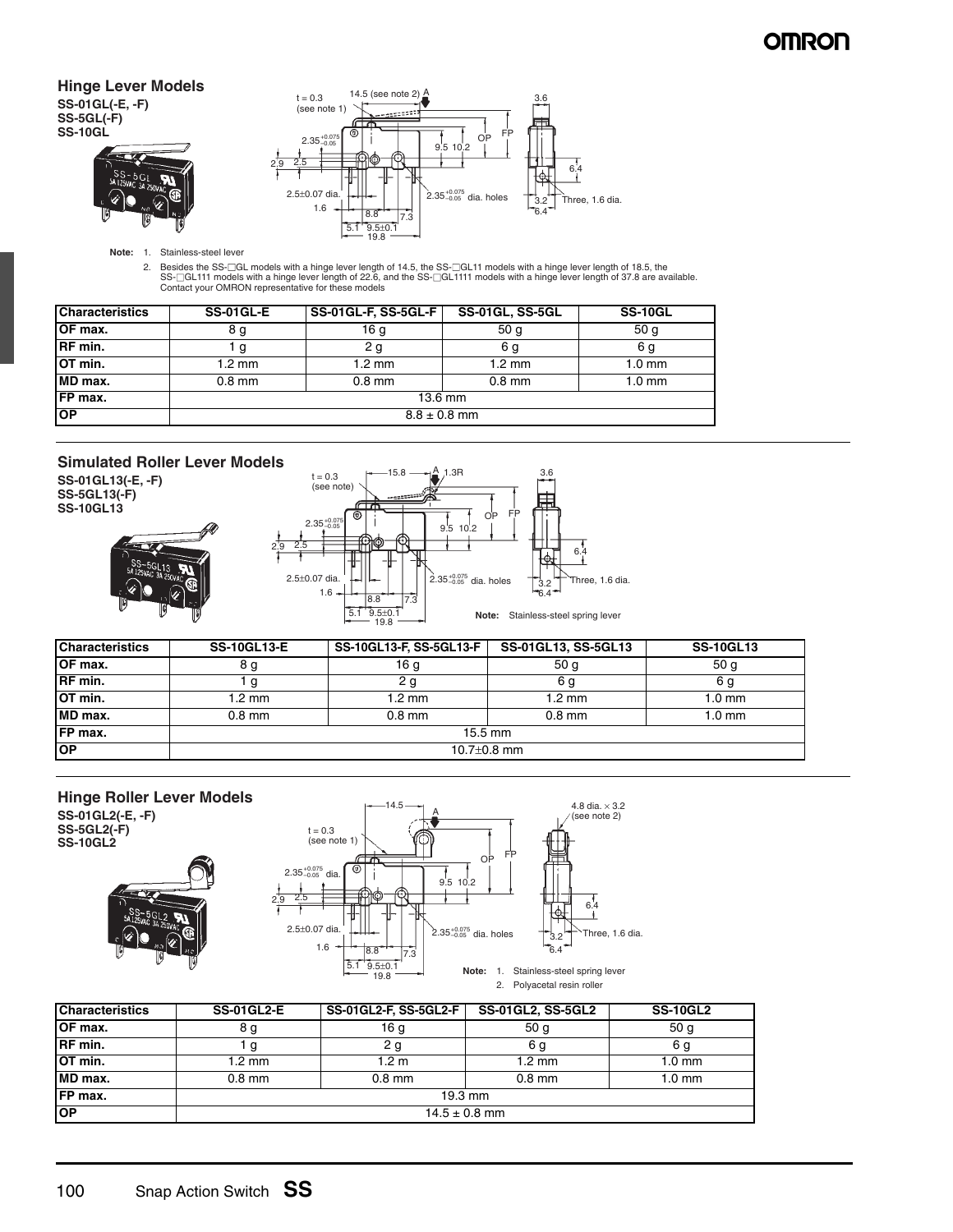## **Precautions**

Be sure to read the precautions and information common to all Snap Action and Detection Switches, contained in the Technical User's Guide, "Snap Action Switches, Technical Information" for correct use.

## ■ **Correct Use**

### **Mounting**

Mount the switch onto a flat surface. Mounting on an uneven surface may cause deformation of the switch, resulting in faulty operation or breakage in the housing.

#### **Operating Stroke**

Take particular care in setting the operating stroke for the pin plunger models. Make sure that the operating stroke is 70% to 100% of the rated OT distance. Do not operate the actuator exceeding the OT distance, otherwise the life expectancy of the switch may be shortened.

#### **Using Microloads**

Using a model for ordinary loads to switch microloads may result in faulty operation. Instead, use the models that are designed for microloads and that operate in the following range;



However, even when using microload models within the operating range shown above, if inrush current or inductive voltage spikes occur when the contact is opened or closed, then contact wear may increase and so decrease the service life. Therefore, insert a contact protection circuit where necessary.

## ■ **Cautions**

### **Handling**

Turn OFF the power supply before mounting or removing the switch, wiring, or performing maintenance for inspection. Failure to do so may result in electric shock or burning

### **Terminal Connection**

When soldering the lead wire to the terminal, first insert the lead wire conductor through the terminal hole and then solder.

Make sure that the capacity of the soldering iron is 60 W maximum. Do not take more than 5 seconds to solder the switch terminal. Improper soldering involving an excessively high temperature or excessive soldering time may deteriorate the characteristics of the switch.

Be sure to apply only the minimum required amount of flux. The switch may have contact failures if flux intrudes in the interior of the switch.

Use the following lead wires to connect to the solder terminals;

| Model | <b>Conductor size</b>       |  |  |
|-------|-----------------------------|--|--|
| SS-5  | 0.5 to 0.75 mm <sup>2</sup> |  |  |
| SS-10 | $0.75 \text{ mm}^2$         |  |  |

If the PCB terminal models are soldered in a solder bath, flux will permeate inside the switch and cause contact failure. Therefore, manually solder the PCB terminal.

Wire the quick-connect terminals (#110) with receptacles. Insert the terminals straight into the receptacles. Do not impose excessive force on the terminal in the horizontal direction, otherwise the terminal may be deformed or the housing may be damaged.

#### **Insulation Distance**

Use a separator between the switch and metal mounting panels, to ensure proper dielectric characteristics are achieved.

According to EN61058-1, the minimum insulation thickness for this switch should be 1.1 mm and minimum clearance distance between the terminal and mounting plate should be 1.6 mm. If the insulation distance cannot be provided in the product incorporating the switch, either use a switch with insulation barrier or use a separator to ensure sufficient insulation distance.

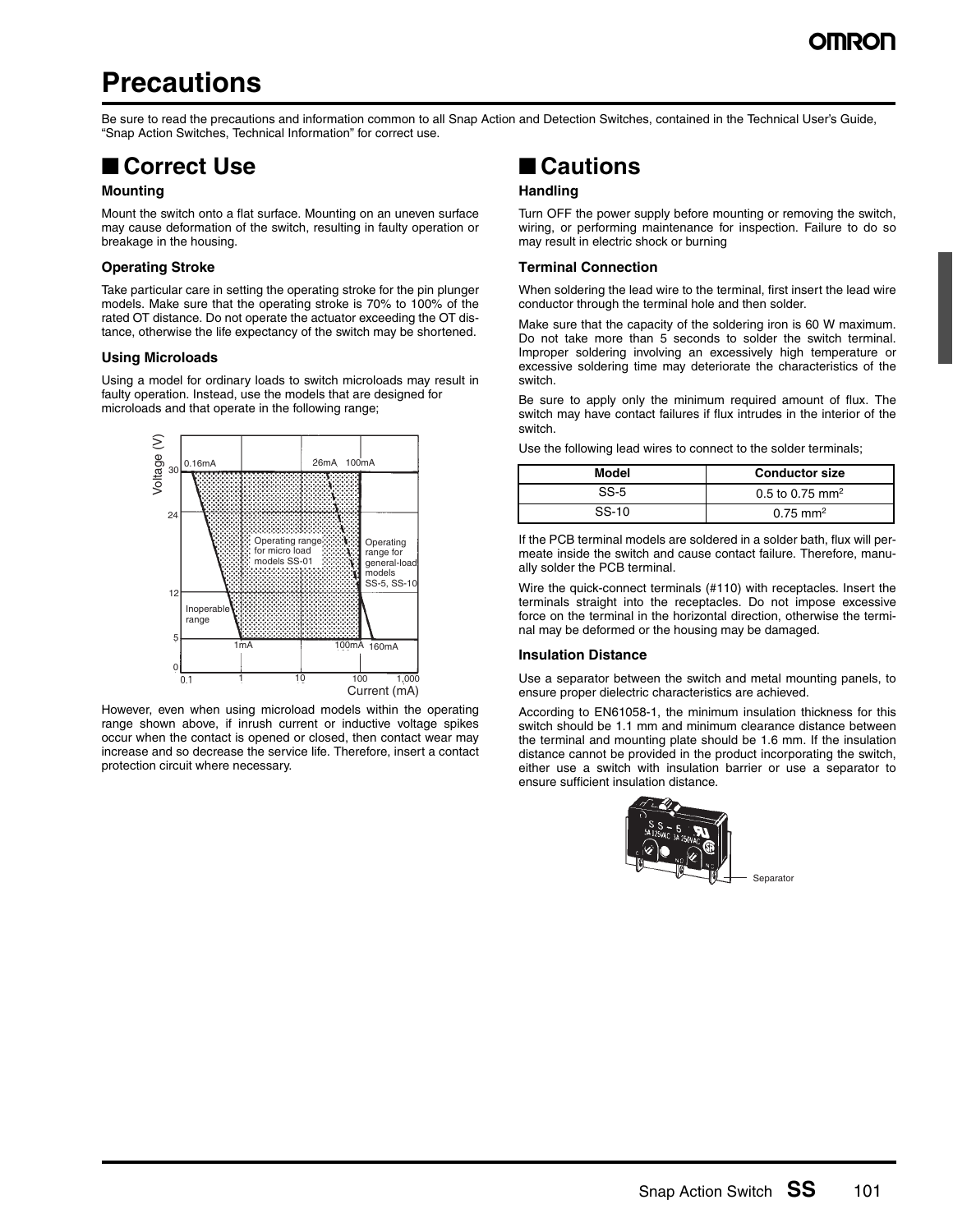**All sales are subject to Omron Electronic Components LLC standard terms and conditions of sale, which can be found at http://www.components.omron.com/components/web/webfiles.nsf/sales\_terms.html**

**ALL DIMENSIONS SHOWN ARE IN MILLIMETERS.** To convert millimeters into inches, multiply by 0.03937. To convert grams into ounces, multiply by 0.03527.



55 E. Commerce Drive, Suite B Schaumburg, IL 60173

### **OMRON ON-LINE**

Global - http://www.omron.com USA - http://www.components.omron.com

### **847-882-2288**

Cat. No. X303-E-1 **Printed in USA** Specifications subject to change without notice **Printed in USA**